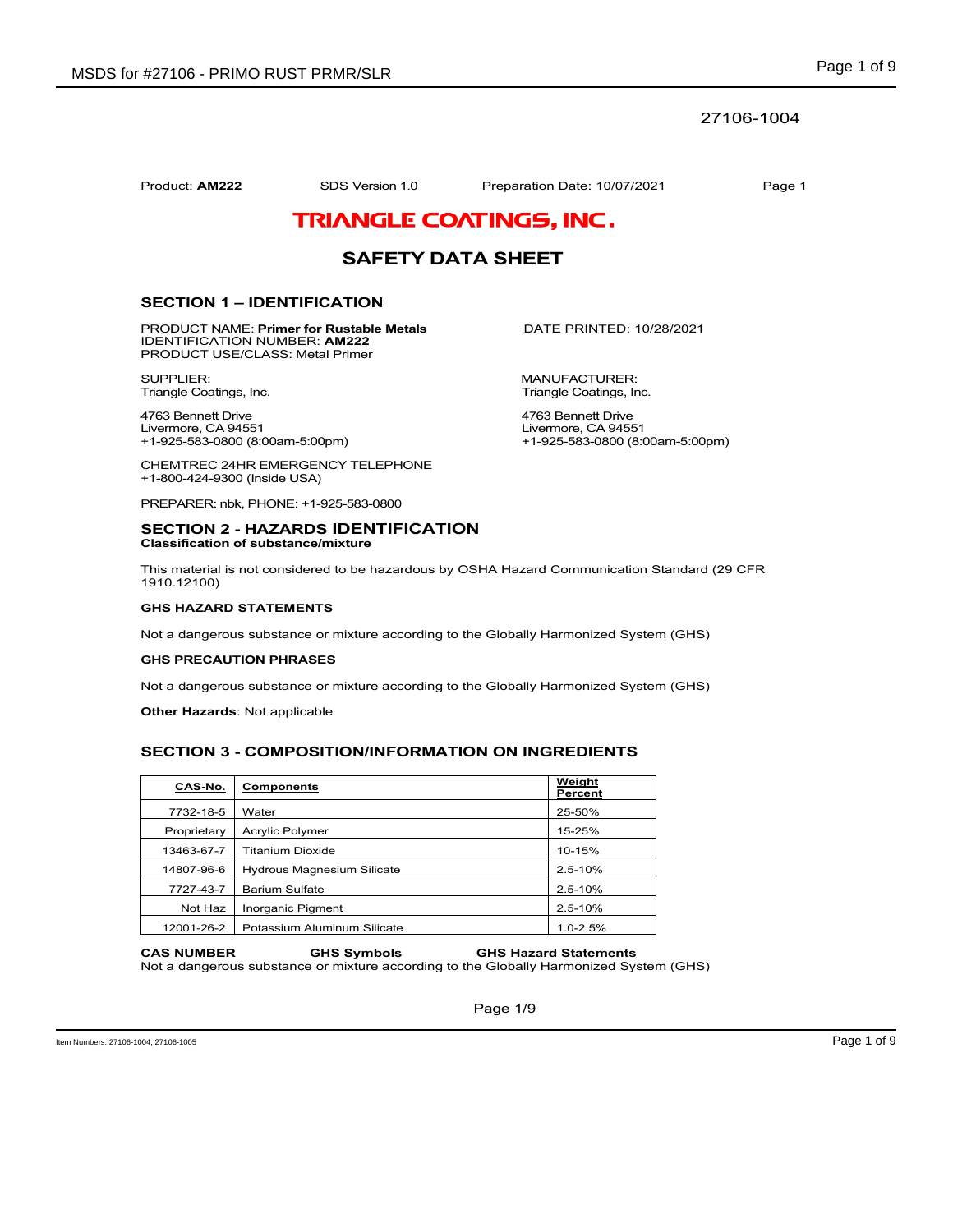## **SECTION 4 - FIRST AID MEASURES**

#### **Description of First Aid Measures**

**FIRST AID - EYE CONTACT**: Immediately flush eyes with plenty of water for 15 minutes. Get medical attention, if irritation persists.

**FIRST AID - SKIN CONTACT**: Wash with soap and water. Get medical attention if irritation develops or persists. Remove contaminated clothing and shoes. Do not reuse until cleaned.

**FIRST AID - INHALATION**: Remove to fresh air. If not breathing, give artificial respiration. If breathing is difficult, give oxygen. Get immediate medical attention.

**FIRST AID - INGESTION**: If swallowed, do NOT induce vomiting. Call a physician or poison control center immediately. Never give anything by mouth to an unconscious person.

#### **Most important symptoms and effects, acute and delayed**

May be harmful if swallowed. Irritating to eyes and skin.

#### **Indications of immediate medical attention and special treatment needed**

No information available on clinical testing and medical monitoring. Specific toxicological information on substances, if available, can be found in Section 11

## **SECTION 5 - FIRE FIGHTING MEASURES**

**Suitable extinguishing media:** Water fog or fine spray. Dry chemical fire extinguishers. Carbon dioxide fire extinguishers. Foam. Alcohol resistant foams (ATC type) are preferred. General purpose synthetic foams (including AFFF) or protein foams may function but will be less effective.

#### **Unsuitable extinguishing media:** no data available

## **Special hazards arising from the substance or mixture**

**Hazardous combustion products:** During a fire, smoke may contain the original material in addition to combustion products of varying composition which may be toxic and/or irritating. Combustion products may include and are not limited to: Carbon monoxide. Carbon dioxide.

**Unusual Fire and Explosion Hazards:** Container may rupture from gas generation in a fire situation. Violent steam generation or eruption may occur upon application of direct water stream to hot liquids.

#### **Advice for firefighters**

**Fire Fighting Procedures:** Keep people away. Isolate fire and deny unnecessary entry. Use water spray to cool fire exposed containers and fire affected zone until fire is out and danger of reignition has passed. Fight fire from protected location or safe distance. Consider the use of unmanned hose holders or monitor nozzles. Immediately withdraw all personnel from the area in case of rising sound from venting safety device or discoloration of the container. Burning liquids may be extinguished by dilution with water. Do not use direct water stream. May spread fire. Move container from fire area if this is possible without hazard. Burning liquids may be moved by flushing with water to protect personnel and minimize property damage. Avoid accumulation of water. Product may be carried across water surface spreading fire or contracting an ignition source.

**Special protective equipment for firefighters:** Wear positive-pressure self-contained breathing apparatus (SCBA) and protective firefighting clothing (includes firefighting helmet, coat, trousers,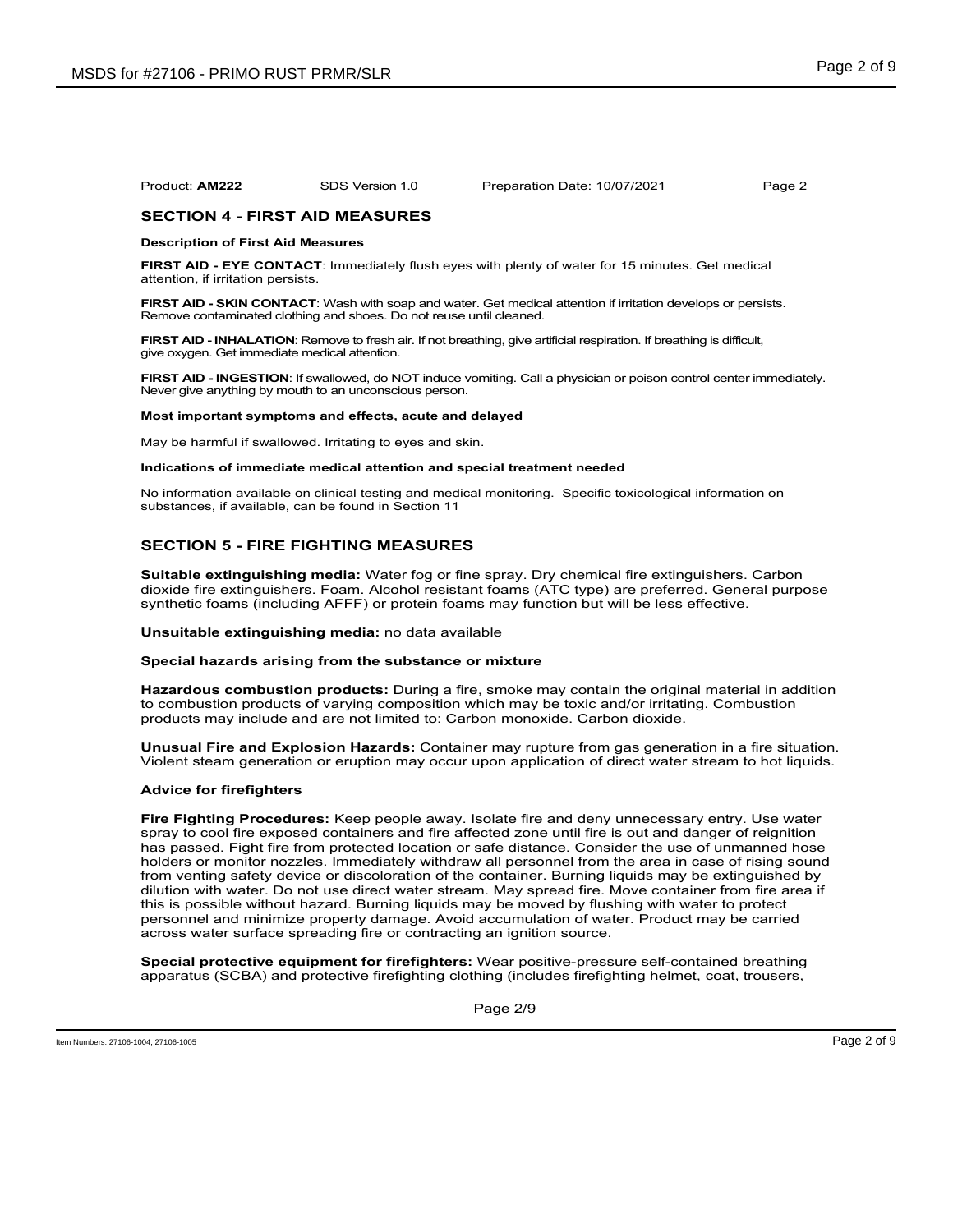boots, and gloves). If protective equipment is not available or not used, fight fire from a protected location or safe distance.

## **SECTION 6 - ACCIDENTAL RELEASE MEASURES**

**Personal precautions, protective equipment and emergency procedures:** Isolate area. Keep unnecessary and unprotected personnel from entering the area. Refer to section 7, Handling, for additional precautionary measures. Use appropriate safety equipment. For additional information, refer to Section 8, Exposure Controls and Personal Protection.

**Environmental precautions:** Prevent from entering soil, ditches, sewers, waterways and/or groundwater. See Section 12, Ecological Information.

**Methods and materials for containment and cleaning up:** Small spills: Absorb with materials such as: Sand. Vermiculite. Collect in suitable and properly labeled containers. Large spills: Contain spilled material if possible. Pump into suitable and properly labeled containers. See Section 13, Disposal Considerations, for additional information.

## **SECTION 7 - HANDLING AND STORAGE**

#### **Precautions for safe handling**

**INSTRUCTIONS FOR SAFE HANDLING:** Wash thoroughly after handling. Wash hands before eating. Remove contaminated clothing and launder before reuse. Use only with adequate ventilation. Follow SDS/label precautions even after container is emptied because it may retain product residues. Avoid breathing fume, vapors, or mist. Avoid contact with eyes, skin and clothing.

#### **Conditions for safe storage, including incompatibilities**

**CONDITIONS TO AVOID:** Heat, flames and sparks. **STORAGE CONDITIONS:** Keep container closed when not in use. Store in a dry, well ventilated place away from sources of heat, ignition and direct sunlight.

## **SECTION 8 - EXPOSURE CONTROLS/PERSONAL PROTECTION**

#### **Control parameters**

Exposure limits are listed below, if they exist.

| <b>Name</b>              | %            | TWA                  | ACGIH TLV- ACGIH TLV- OSHA PEL-<br><b>STEL</b> | TWA                  | <b>OSHA PEL-</b><br><b>CEILING</b> | <b>OEL Note</b> |
|--------------------------|--------------|----------------------|------------------------------------------------|----------------------|------------------------------------|-----------------|
| Water                    | 25-50%       | N/E                  | N/E                                            | N/E                  | N/E                                |                 |
| Acrylic Polymer          | 15-25%       | N/E                  | N/E                                            | N/E                  | N/E                                |                 |
| <b>Titanium Dioxide</b>  | 10-15%       | 10 <sub>mq</sub> /m3 | N/E                                            | 15 <sub>mq</sub> /m3 | N/E                                | as dust         |
| Hydrous Magnes, Silicate | 2.5-10%      | N/E                  | N/E                                            | N/E                  | N/E                                |                 |
| <b>Barium Sulfate</b>    | $2.5 - 10%$  | N/E                  | N/E                                            | N/E                  | N/E                                |                 |
| Inorganic Pigment        | $2.5 - 10%$  | N/E                  | N/E                                            | N/E                  | N/E                                |                 |
| Potassium Alum Silicate  | $1.0 - 2.5%$ | N/E                  | N/E                                            | N/E                  | N/E                                |                 |

**FURTHER INFORMATION**: Refer to the local country/regional regulatory exposure limits for the workforce.

#### **Exposure controls**

**Engineering controls:** Use local exhaust ventilation, or other engineering controls to maintain airborne levels below exposure limit requirements or guidelines. If there are no applicable exposure limit requirements or guidelines, general ventilation should be sufficient for most operations.

#### **Individual protection measures**

Page 3/9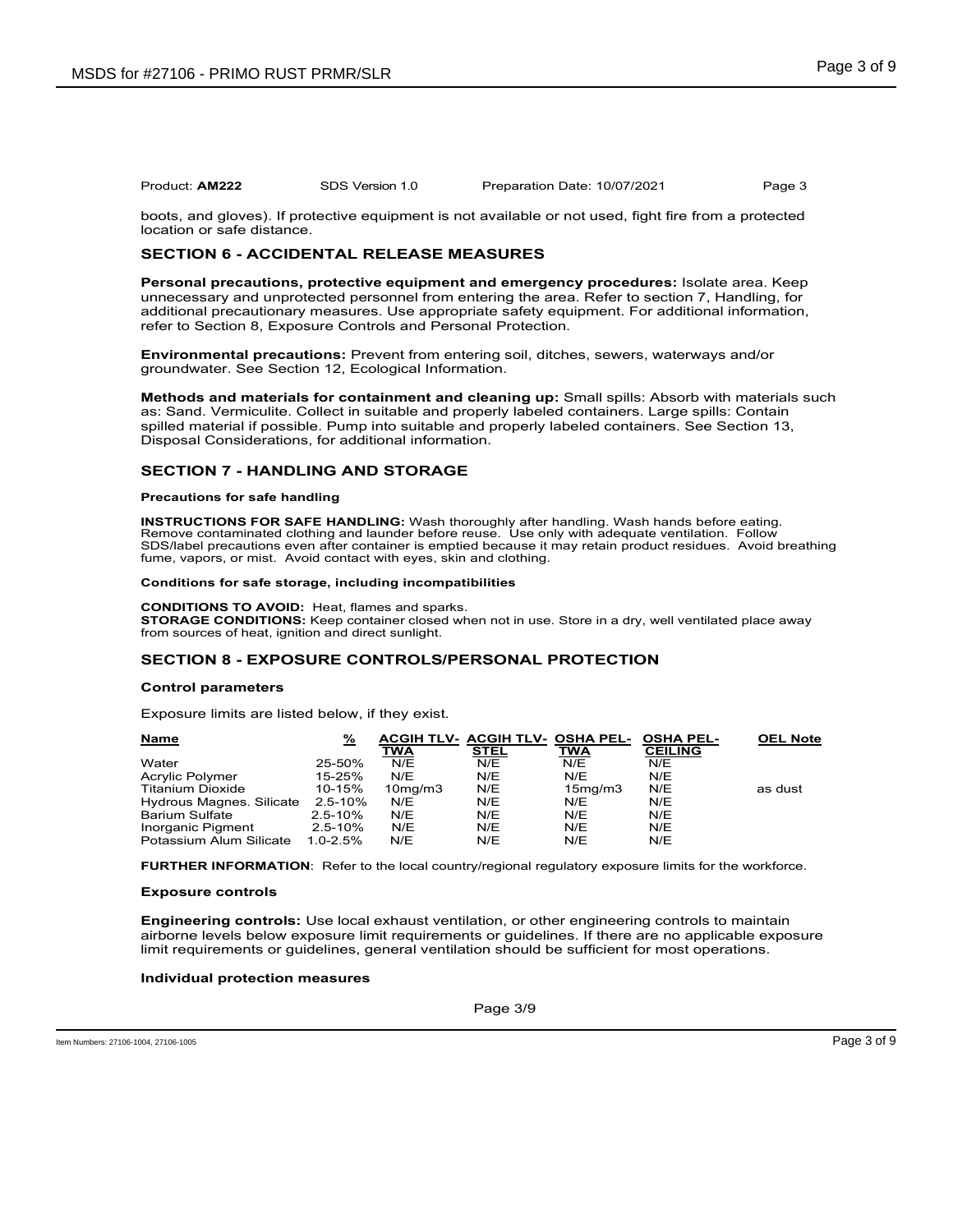**Eye/face protection:** Use chemical goggles.

#### **Skin protection**

**Hand protection:** Use gloves chemically resistant to this material when prolonged or frequently repeated contact could occur. Examples of preferred glove barrier materials include: Butyl rubber. Ethyl vinyl alcohol laminate ("EVAL"). Examples of acceptable glove barrier materials include: Natural rubber ("latex"). Neoprene. Nitrile/butadiene rubber ("nitrile" or "NBR"). Polyvinyl chloride ("PVC" or "vinyl"). NOTICE: The selection of a specific glove for a particular application and duration of use in a workplace should also take into account all relevant workplace factors such as, but not limited to: Other chemicals which may be handled, physical requirements (cut/puncture protection, dexterity, thermal protection), potential body reactions to glove materials, as well as the instructions/specifications provided by the glove supplier.

**Other protection:** Wear clean, body-covering clothing.

**Respiratory protection:** Respiratory protection should be worn when there is a potential to exceed the exposure limit requirements or guidelines. If there are no applicable exposure limit requirements or guidelines wear respiratory protection when adverse effects, such as respiratory irritation or discomfort have been experienced, or where indicated by your risk assessment process. For most conditions no respiratory protection should be needed; however, if discomfort is experienced, use an approved air-purifying respirator. The following should be effective types of air-purifying respirators: Organic vapor cartridge.

## **SECTION 9 - PHYSICAL AND CHEMICAL PROPERTIES**

#### **Information on basic physical and chemical properties**

| <b>APPEARANCE</b>                           | : White Viscous Liquid         |
|---------------------------------------------|--------------------------------|
| <b>PHYSICAL STATE</b>                       | : Liguid                       |
| <b>BOILING RANGE</b>                        | : >212°F (>100°C)              |
| <b>VAPOR DENSITY</b>                        | $:$ Is heavier than air        |
| <b>ODOR</b>                                 | : Mild                         |
| <b>ODOR THRESHOLD</b>                       | : N.E.                         |
| <b>EVAPORATION RATE</b>                     | : Is slower than Butyl Acetate |
| SOLUBILITY IN H <sub>2</sub> O              | $:$ N.E.                       |
| <b>FREEZE POINT</b>                         | : >32°F (>0.0°C)               |
| <b>SPECIFIC GRAVITY</b>                     | : 1.2551                       |
| <b>VAPOR PRESSURE</b>                       | $\cdot$ N.E.                   |
| рH                                          | $: 9.5 - 10.0.$                |
| VOLATILE BY VOLUME : 65.5%                  |                                |
| COEFFICIENT OF WATER/OIL DISTRIBUTION: N.E. |                                |
| <b>FLASH POINT</b>                          | : >200°F (>93°C)               |
| (SETAFLASH CLOSED CUP)                      |                                |
| AUTOIGNITION TEMPERATURE: N.E.              |                                |
| LOWER EXPLOSIVE LIMIT : N.E.                |                                |
| UPPER EXPLOSIVE LIMIT : N.E.                |                                |
| VOC Content (g/l)                           | : 49 g/l (.41 lb./gal)         |

## **SECTION 10 - STABILITY AND REACTIVITY**

**Reactivity:** No reactivity hazards known under normal storage and use conditions.

**Chemical stability**: Stable under normal conditions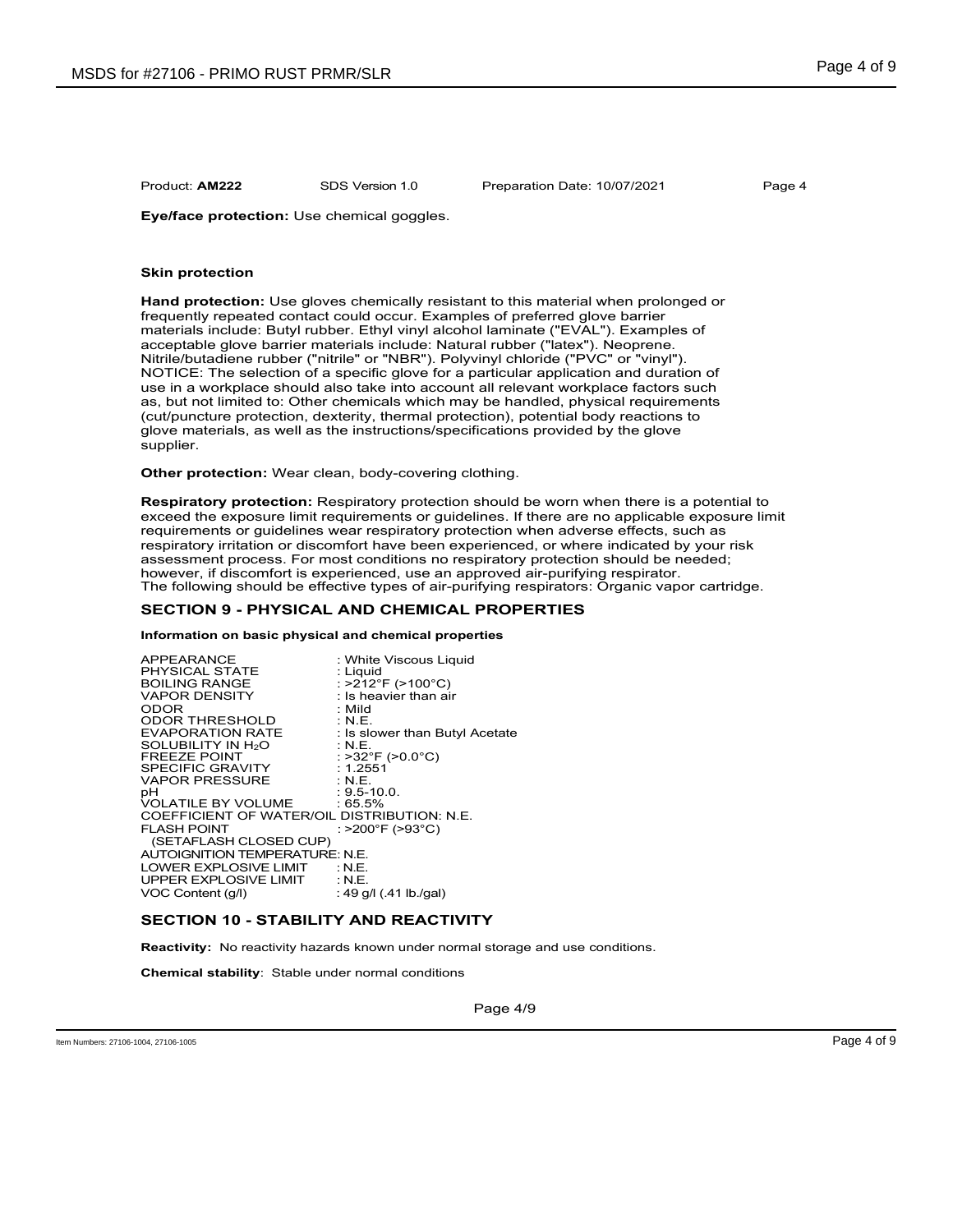**Possibility of hazardous reactions**: Hazardous polymerization does not occur

**Conditions to avoid:** Heat, flames and sparks

**Incompatible materials**: Strong oxidizing agents

**Hazardous decomposition products**: Carbon dioxide (CO2), carbon monoxide (CO), oxides of nitrogen (NOx), dense black smoke.

## **SECTION 11 - TOXICOLOGICAL PROPERTIES**

*Toxicological information on this product or its components appear in this section when such data is available.*

#### **Skin corrosion/irritation**

Prolonged contact may cause slight skin irritation with local redness.

### **Serious eye damage/eye irritation**

May cause slight eye irritation. May cause slight corneal injury.

#### **Sensitization**

For allergic skin reactions: No relevant data available For respiratory sensitization: No relevant data available

## **Specific Target Organ Systemic Toxicity (Single Exposure)**

Available data suggests that this material is not an STOT-SE toxicant.

#### **Specific Target Organ Systemic Toxicity (Repeated Exposure)** No relevant data available

## **Carcinogenicity**

No relevant data available.

#### **Teratogenicity**

No relevant data available.

## **Reproductive toxicity**

No relevant data available.

#### **Mutagenicity**

No relevant data available.

#### **Aspiration Hazard**

Based on physical properties, not likely to be an aspiration hazard.

## **The following values are calculated based on chapter 3.1 of the GHS document**

Not a dangerous substance or mixture according to the Globally Harmonized System (GHS)

**Component information:** If no information is available above under Acute Toxicity, then the acute effects of this product have not been tested. Data on individual components are tabulated below:

| <b>CAS NUMBER</b> | <b>CHEMICAL NAME</b>     | Oral LD50                      | <b>Dermal LD50</b>             | Vapor LC50                     |  |
|-------------------|--------------------------|--------------------------------|--------------------------------|--------------------------------|--|
| 7732-18-5<br>None | Water<br>Acrylic Polymer | Not Available<br>Not Available | Not Available<br>Not Available | Not Available<br>Not available |  |
|                   |                          | Page 5/9                       |                                |                                |  |

Item Numbers: 27106-1004, 27106-1005 Page 5 of 9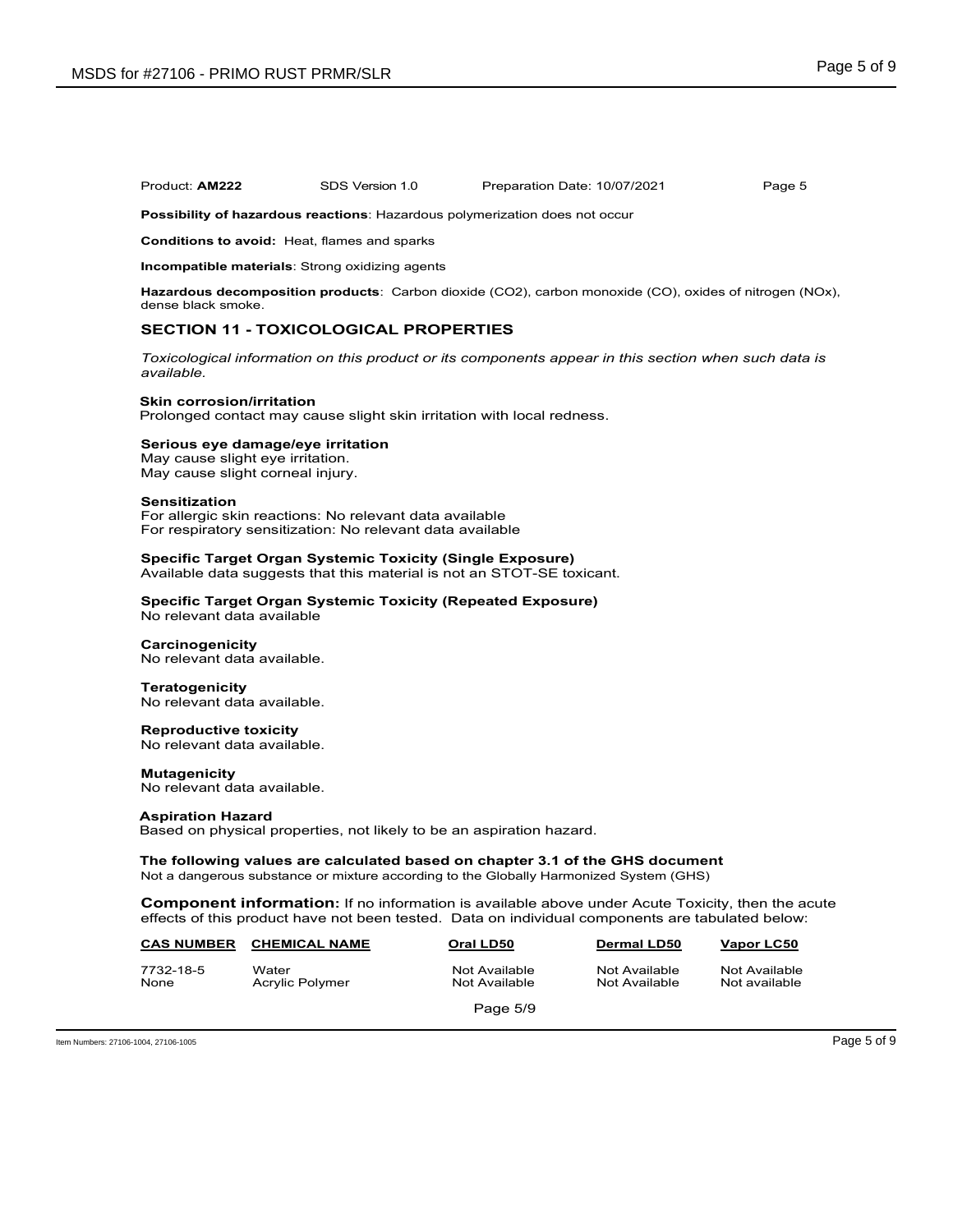| Product: AM222                                                       | SDS Version 1.0                                                                                                             | Preparation Date: 10/07/2021                                                                                 |                                                                  | Page 6                                                                            |
|----------------------------------------------------------------------|-----------------------------------------------------------------------------------------------------------------------------|--------------------------------------------------------------------------------------------------------------|------------------------------------------------------------------|-----------------------------------------------------------------------------------|
| 13463-67-7<br>14807-96-6<br>7727-43-7<br>Not Hazardous<br>12001-26-2 | Titanium Dioxide<br>Hydrous Magnesium Silicate<br><b>Barium Sulfate</b><br>Inorganic Pigment<br>Potassium Aluminum Silicate | 25000 mg/kg, rat, oral Not Available<br>Not Available<br>>5000 mg/kg (Rat)<br>Not Available<br>Not Available | Not Available<br>Not Available<br>Not Available<br>Not Available | Not Available<br>Not available<br>Not available<br>Not available<br>Not available |

**Titanium dioxide**  LD50 Oral: > 10000 mg/kg (Rat)

#### **Carcinogenicity**

|                      | The information below indicates whether each agency has listed any ingredient as a carcinogen: |            |                        |
|----------------------|------------------------------------------------------------------------------------------------|------------|------------------------|
| <b>Chemical Name</b> | IARC                                                                                           | <b>NTP</b> | <b>OSHQ Carcinogen</b> |
| Titanium Dioxide     | *2B – Possible Human                                                                           | NF         | Listed                 |
|                      | Carcinogen                                                                                     |            |                        |

\*Although IARC has classified titanium dioxide as possibly carcinogenic to humans (2B), their summary concludes: **"No significant exposure to titanium dioxide is thought to occur during the use of products in which titanium dioxide is bound to other materials such as paint."**

#### **Legend**

IARC - International Agency for Research on Cancer NTP - National Toxicity Program OSHA - Occupational Safety & Health Administration

## **SECTION 12 - ECOLOGICAL INFORMATION**

*Ecotoxicological information on this product or its components appear in this section when such data is available*

## **Aquatic toxicity**

No information available.

#### **Persistence and degradability** No information available.

**Bioaccumulation** No information available.

**Mobility in soil** No information available

#### **Results od PBT and vPvB assessment**

This product does not contain any substances classified as PBT or vPvB

#### **Other adverse effects** No information available No data available

**Component information:** If no information is available above, then the acute effects of this product have not been tested. Data on individual components are stated below:

## **Titanium Dioxide Toxicity**

#### **Acute toxicity to fish**

Material is practically non-toxic to aquatic organisms on an acute basis (LC50/EC50/EL50/LL50 >100 mg/L in the most sensitive species tested).

LC50, Poecilia reticulata (guppy), static test, 96 Hour, 841 mg/l, OECD Test Guideline 203 or Equivalent

## **Acute toxicity to aquatic invertebrates**

LC50, Daphnia magna (Water flea), static test, 48 Hour, > 1,000 mg/l, OECD Test Guideline 202 or Equivalent

Page 6/9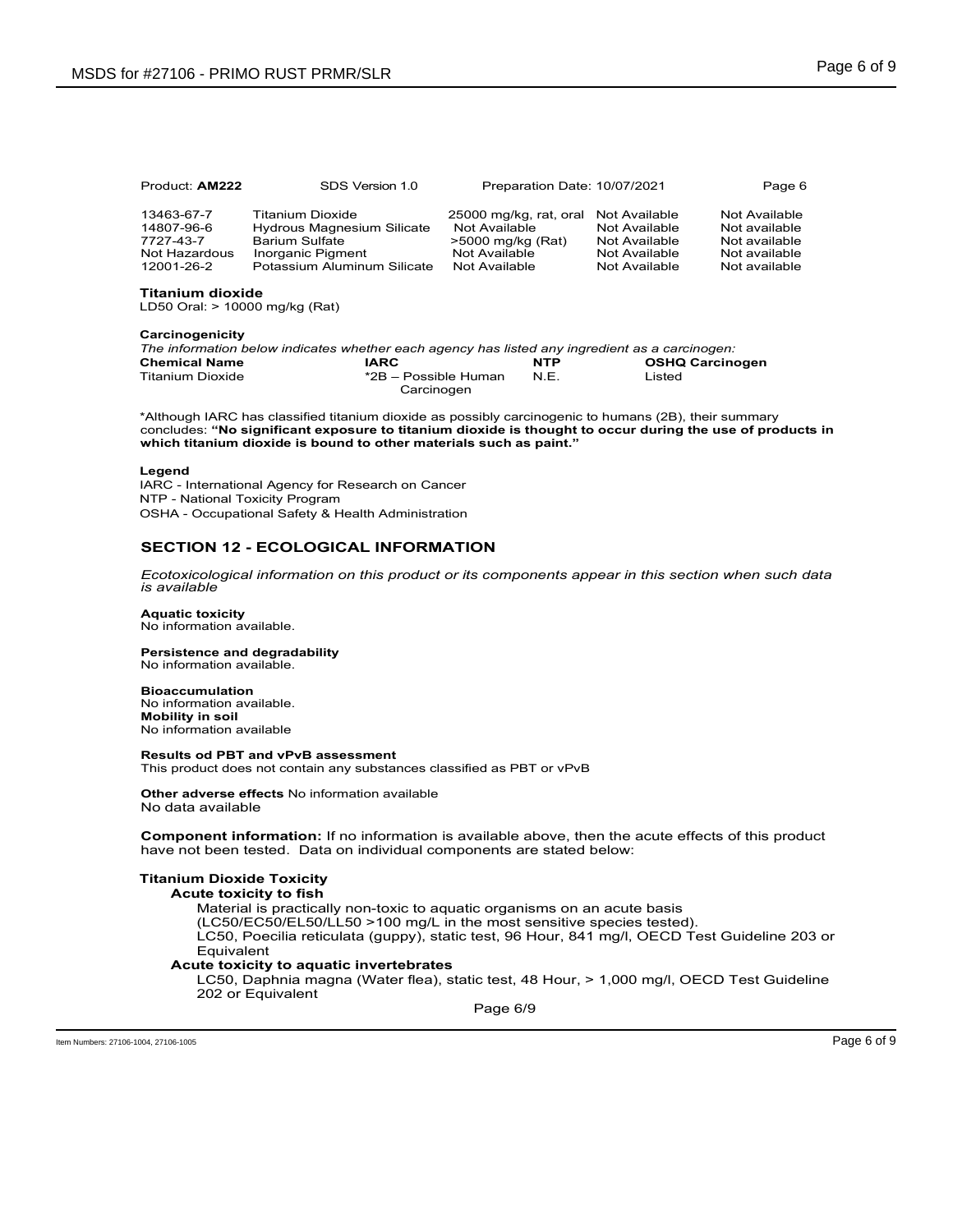| Product: AM222                              | SDS Version 1.0                                                          | Preparation Date: 10/07/2021                                                                                                                                                              | Page 7 |
|---------------------------------------------|--------------------------------------------------------------------------|-------------------------------------------------------------------------------------------------------------------------------------------------------------------------------------------|--------|
| 10-day Window: Pass                         | Persistence and degradability<br>test(s) for inherent biodegradability). | <b>Biodegradability:</b> Material is readily biodegradable. Passes OECD test(s) for ready<br>biodegradability. Material is ultimately biodegradable (reaches > 70% mineralization in OECD |        |
| <b>Biodegradation: 91%</b>                  |                                                                          |                                                                                                                                                                                           |        |
| Exposure time: 28 d                         |                                                                          |                                                                                                                                                                                           |        |
|                                             | Method: OECD Test Guideline 301E or Equivalent                           |                                                                                                                                                                                           |        |
| 10-day Window: Pass                         |                                                                          |                                                                                                                                                                                           |        |
| <b>Biodegradation: 95 %</b>                 |                                                                          |                                                                                                                                                                                           |        |
| Exposure time: 21 d                         |                                                                          |                                                                                                                                                                                           |        |
|                                             | <b>Method: OECD Test Guideline 301A or Equivalent</b>                    |                                                                                                                                                                                           |        |
|                                             | 10-day Window: Not applicable                                            |                                                                                                                                                                                           |        |
| <b>Biodegradation: 96 %</b>                 |                                                                          |                                                                                                                                                                                           |        |
| <b>Exposure time: 28 d</b>                  |                                                                          |                                                                                                                                                                                           |        |
|                                             | Method: OECD Test Guideline 302B or Equivalent                           |                                                                                                                                                                                           |        |
|                                             | Theoretical Oxygen Demand: 2.35 mg/mg                                    |                                                                                                                                                                                           |        |
| Photodegradation<br>Sensitizer: OH radicals |                                                                          |                                                                                                                                                                                           |        |
|                                             |                                                                          |                                                                                                                                                                                           |        |
| <b>Method: Estimated.</b>                   | Atmospheric half-life: 2.6 Hour                                          |                                                                                                                                                                                           |        |
|                                             |                                                                          |                                                                                                                                                                                           |        |
| <b>Bioaccumulative potential</b>            |                                                                          | <b>Bioaccumulation:</b> Bioconcentration potential is low (BCF $\leq$ 100 or Log Pow $\leq$ 3).                                                                                           |        |
|                                             |                                                                          | Partition coefficient: n-octanol/water(log Pow): 1.523 Estimated.                                                                                                                         |        |
| <b>Mobility in soil</b>                     |                                                                          |                                                                                                                                                                                           |        |
|                                             |                                                                          | Potential for mobility in soil is very high (Koc between 0 and 50).                                                                                                                       |        |
|                                             | Partition coefficient (Koc): 10 - 21 Estimated.                          |                                                                                                                                                                                           |        |
|                                             |                                                                          |                                                                                                                                                                                           |        |

## **SECTION 13 - DISPOSAL CONSIDERATIONS**

**Disposal methods:** DO NOT DUMP INTO ANY SEWERS, ON THE GROUND, OR INTO ANY BODY OF WATER. All disposal practices must follow all Federal, State/Provincial and local laws and regulations. Regulations may vary in different locations. Waste characterizations and compliance with applicable laws are the responsibility solely of the waste generator. AS YOUR SUPPLIER, WE HAVE NO CONTROL OVER THE MANAGEMENT PRACTICES OR MANUFACTURING PROCESSES OF PARTIES HANDLING OR USING THIS MATERIAL. THE INFORMATION PRESENTED HERE PERTAINS ONLY TO THE PRODUCT AS SHIPPED IN ITS INTENDED CONDITION AS DESCRIBED IN SDS SECTION 3: Composition/Information on Ingredients. FOR UNUSED & UNCONTAMINATED PRODUCT, the preferred options include sending to a licensed, permitted: Incinerator or other thermal destruction device.

**Waste Treatment Methods**: Do not burn or use cutting torch on the empty drum. If recycling is not practicable, dispose of in compliance with local, county, state, and federal regulations. Empty containers should be taken to an approved waste handling site for recycling or disposal.

## **SECTION 14 - TRANSPORTATION INFORMATION**

**DOT** Not regulated for transport

**Classification for SEA transport (IMO-IMDG):** Not regulated for transport

**Transport in bulk according to Annex I or II of MARPOL 73/78 and the IBC or IGC Code** Consult IMO regulations before transporting ocean bulk

Page 7/9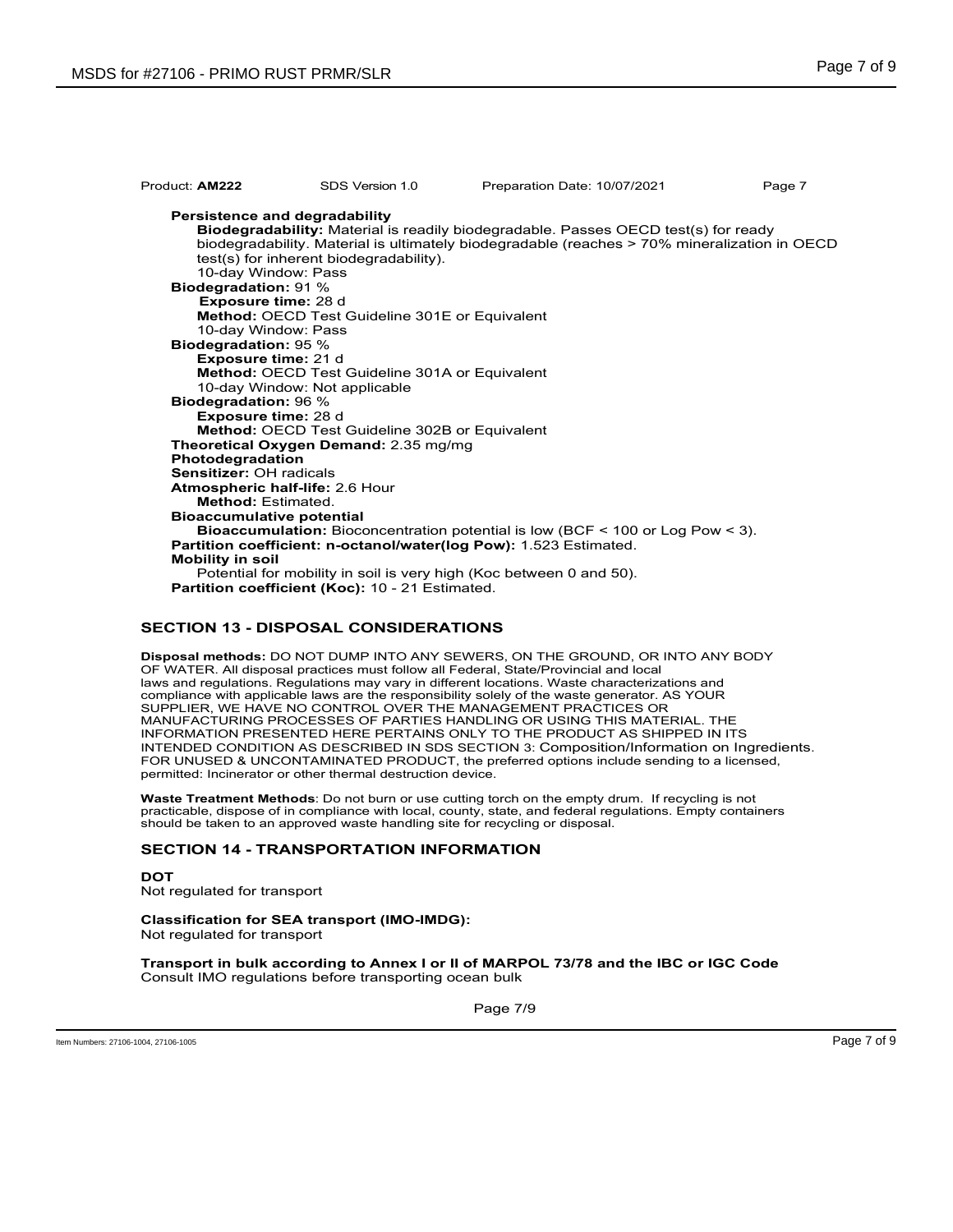#### **Classification for AIR transport (IATA/ICAO):** Not regulated for transport

## **SECTION 15 - REGULATORY INFORMATION**

## **OSHA Hazard Communication Standard**

This product is not a "Hazardous Chemical" as defined by the OSHA Hazard Communication Standard, 29 CFR 1910.1200.

## **Superfund Amendments and Reauthorization Act of 1986 Title III (Emergency Planning and Community Right-to-Know Act of 1986) Sections 311 and 312**

This product is not a hazardous chemical under 29CFR 1910.1200, and therefore is not covered by Title III of SARA.

#### **Superfund Amendments and Reauthorization Act of 1986 Title III (Emergency Planning and Community Right-to-Know Act of 1986) Section 313**

This material does not contain any chemical components with known CAS numbers that exceed the threshold (De Minimis) reporting levels established by SARA Title III, Section 313.

## **Pennsylvania Worker and Community Right-To-Know Act:**

To the best of our knowledge, this product does not contain chemicals at levels which require reporting under this statute.

## **California Proposition 65 (Safe Drinking Water and Toxic Enforcement Act of 1986) Chemical Name CAS Number**

Titanium Dioxide, as dust 13463-67-7

**California Proposition 65 (Safe Drinking Water and Toxic Enforcement Act of 1986) A** WARNING: This product can expose you to chemicals including titanium dioxide\*, which is known

to the State of California to cause cancer. For more information, go to www.P65Warnings.ca.gov

\*Although IARC has classified titanium dioxide as possibly carcinogenic to humans (2B), their summary concludes: "No significant exposure to titanium dioxide is thought to occur during the use of products in which titanium dioxide is bound to other materials such as paint."

Based on information provided by our suppliers, this product is considered "DRC Conflict Free" as defined by the SEC Conflict Minerals Final Rule (Release No. 34-67716; File No. S7-40-10; Date: 2012-08-22).

Canada:

WHMIS-2015: This SDS is in compliance with WHMIS 2015 (HPR / new HPA).

## **Section 16: OTHER INFORMATION**

This product is recommended only for use in industrial or trade (commercial) applications. It is not suitable for use in Do-It-Yourself applications.

| Original to conform to GHS |
|----------------------------|
|                            |

Information Sources: OSHA 29CFR 1910.1200

Page 8/9